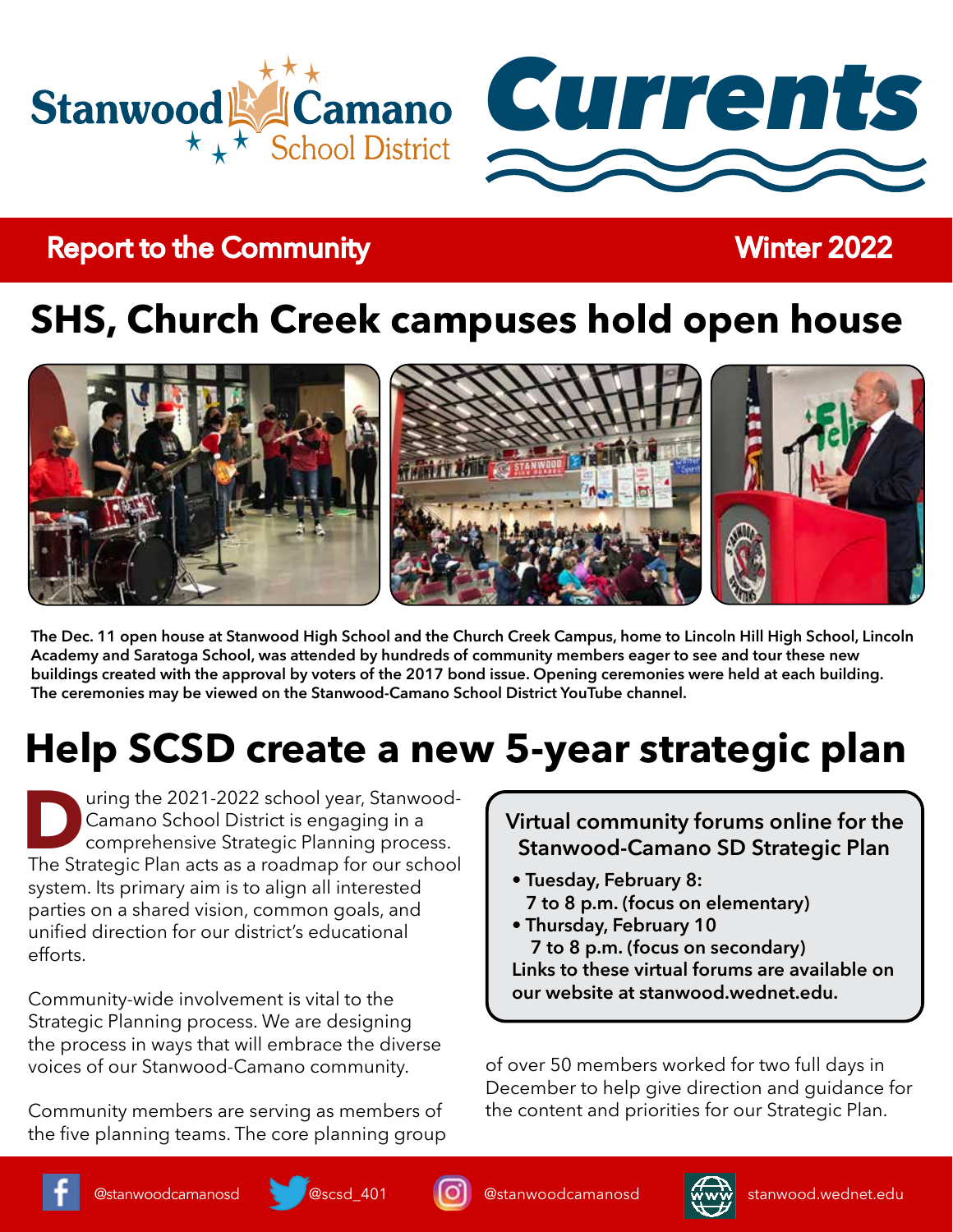### THE STANWOOD-CAMANO SCHOOL DISTRICT BOARD OF DIRECTORS

The Stanwood-Camano School District Board of Directors consists of five citizens who reside within the School District. Board members are elected by voters to serve four-year terms. The board is the policy-making body for the district, while the superintendent is responsible for implementing those policies and plans. Learn more at: stanwood.wednet.edu/school\_board

**Natalie Hagglund** President



**Ken Christoferson** Director



**Al Schreiber Director** 





 **Miranda Evans** Vice President



**Charlotte Murry Director** 



**Deborah Rumbaugh** Superintendent Secretary to the Board of Directors

## SUPERINTENDENT'S MESSAGE



### *Dear Stanwood-Camano Community,*

Welcome to the first issue of *Currents*! This newsletter is being mailed to households in our district as we expand the reach of our communications. If you haven't already, please join us on social media: Facebook and Instagram @stanwoodcamanosd and on Twitter @scsd\_401. You can also follow me on Twitter @rumbaughsupt.

We were so excited to finally be able to open the new Stanwood High School and the Church Creek campus for a celebration and open house to express our gratitude to the community for its support of the 2017 bond issue to construct these buildings. On February 8, we are asking voters to consider the proposed replacement capital projects and technology levy. Please remember to vote.

Even as the pandemic begins its third year and continues to challenge us every day, we are looking to the future. The district strategic planning process is well underway. We have received survey feedback from over 2,000 students in grades 3-12 and have conducted focus groups at our elementary, middle and high schools. Parents and guardians have also completed surveys about their priorities for our schools. Our Core Planning Team, composed of families, staff and community members worked for two full days to help give direction and guidance for the content and priorities for our Strategic Plan.

We invite you to join in the strategic planning process by attending one or both of the virtual community forums at 7 p.m. on February 8 and 10. Links to these events are on our website at stanwood.wednet.edu.

### *Respectfully,*

*Deborah Rumbaugh, Ed.D. Superintendent*

## **Directors Murry and Schreiber re-elected to School Board**

Stanwood-Camano School Board Directors Charlotte Murry (top photo) and Al Schreiber (bottom photo) were administered the oath of office by Superintendent Deborah Rumbaugh for new fouryear terms during the Dec. 7 regular Board meeting. Natalie Hagglund will be continuing as Board president and Miranda Evans as Board vice president.



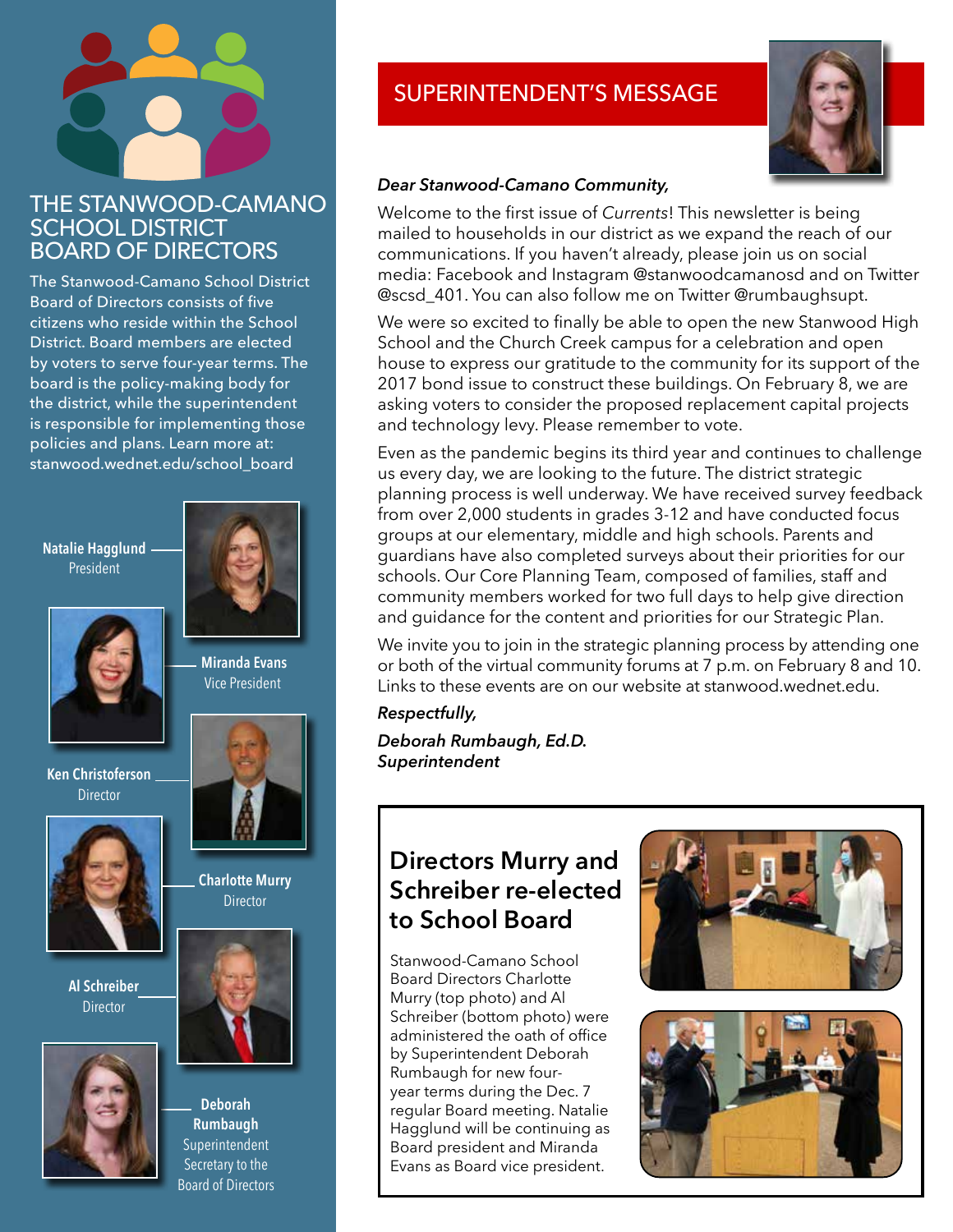## REPLACEMENT LEVY 2022

# **Replacement Cap/Tech levy on February 8 ballot**

**The District is proposing a four-year replacement Capital Projects and Technology Levy on the February 8, 2022<br>
ballot to replace an expiring levy. The proposed local school tax is expected to decrease from current levels** Projects and Technology Levy on the February 8, 2022 ballot to replace an expiring levy. The proposed local require a simple majority for approval.

The Capital Projects and Technology (Cap/Tech) levy covers two areas:

- Facility improvements and updates that are beyond a general repair or regular maintenance but fall short of bond-level funding needs.
- Instructional technology and related staffing, professional development and technology infrastructure.

### **What will the proposed levy fund?**

#### **Approximately 50 percent of the funds is expected to be used for long-term facility needs, such as:**

- New roof at Cedarhome Elementary;
- Replacement fire sprinkler lines at Utsalady and Elger Bay Elementary Schools;
- Portable maintenance at Port Susan, including new roofs, paint and siding repair;
- Upgraded public address systems at Stanwood Middle and Stanwood Elementary Schools;
- Various projects to improve student safety, such as fencing and sidewalks.

#### **Approximately 50 percent of the funds is expected to upgrade technology used for student learning at all schools. Projects include:**

• Replacing aging classroom computers, chromebooks and software licenses;



**Stanwood High School students use technology purchased with levy funds to learn coding in this career and technical education class.**



**Capital projects such as the playground improvements at Cedarhome Elementary are funded by the levy.**

- Maintaining infrastructure that supports technology for student learning, for example, servers, wifi and network;
- Provide for staffing to maintain and operate district technology.

### **What has SCSD accomplished with local funds?**

- Increased the number of computer labs, mobile labs and student-accessible
- technology at each school; • Increased the curricular
- tools and online educational resources;
- Provided professional development and technical support to staff that impacts teaching and learning;
- Replaced fire alarm systems at Cedarhome, Twin City and Stanwood Elementary;
- Playground safety improvements at

Cedarhome, Elger Bay and Utsalady Elementary;

- Renovation and roof replacement for the SHS Transition Program facility;
- Seismic upgrades for Stanwood Middle School.

### **Please remember to vote by February 8**

Snohomish and Island Counties conduct all elections through mail-in ballots. The ballots for the February 8, 2022 election must be postmarked (mailing is free) or placed in a ballot drop site by 8 p.m. on Tuesday, February 8, 2022. Ballot drop boxes are located near the Stanwood Library, 9701 271st St. NW and on Camano Island at 121 N. East Camano Drive.